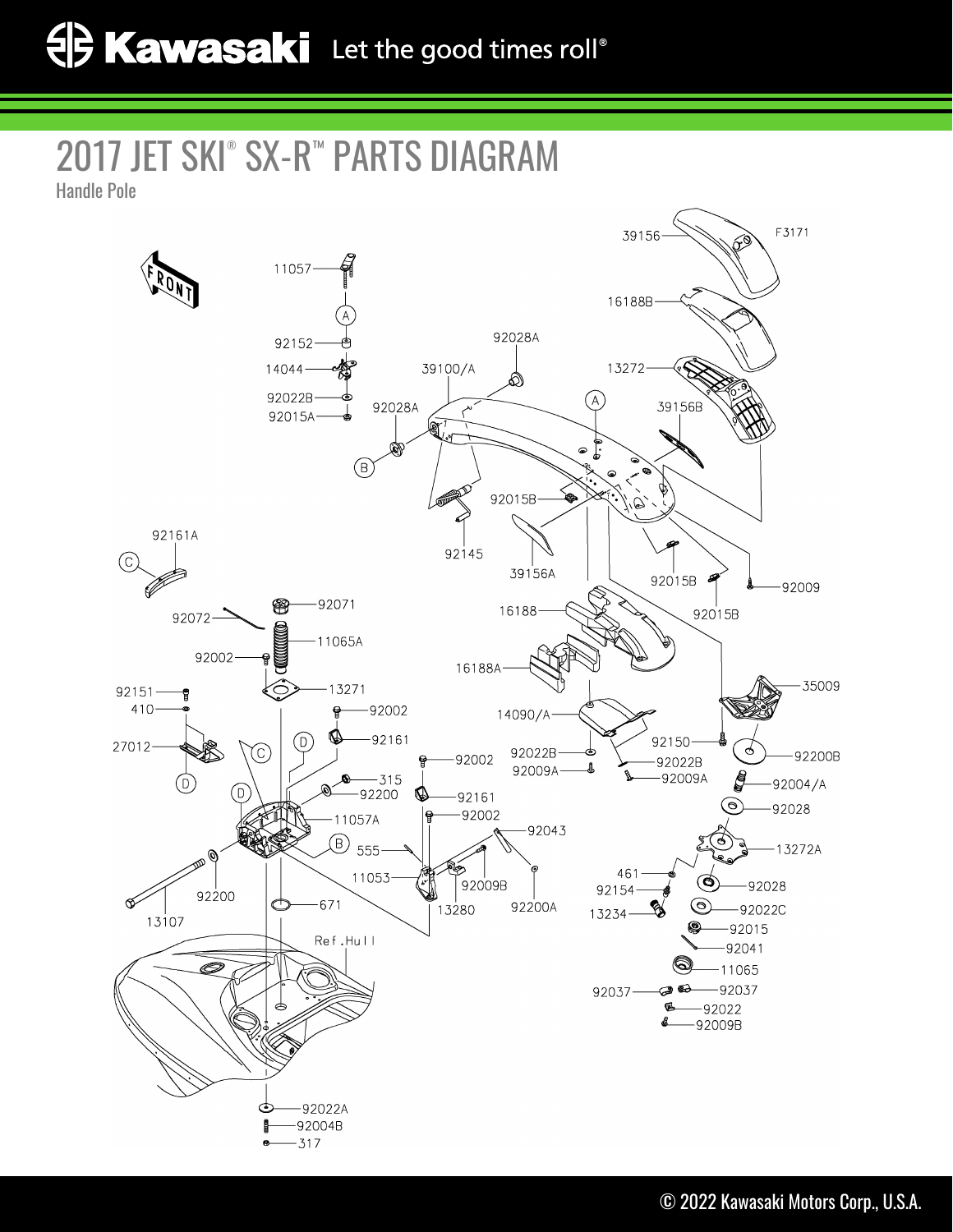## 2017 JET SKI® SX-R™ PARTS LIST

Handle Pole

| <b>ITEM NAME</b>                           | <b>PART NUMBER</b> | <b>QUANTITY</b> |
|--------------------------------------------|--------------------|-----------------|
| <b>BRACKET (Ref # 11053)</b>               | 11053-3749         | 1               |
| <b>BRACKET (Ref # 11057)</b>               | 11057-0804         | 1               |
| BRACKET (Ref # 11057A)                     | 11057-1049         | 1               |
| CAP (Ref # 11065)                          | 11065-0982         | 1               |
| CAP (Ref # 11065A)                         | 11065-3726         | 1               |
| SHAFT (Ref # 13107)                        | 13107-3781         | 1               |
| SHAFT-COMP (Ref # 13234)                   | 13234-3713         | 1               |
| PLATE (Ref # 13271)                        | 13271-3882         | 1               |
| PLATE, INDICATOR (Ref # 13272)             | 13272-2223         | 1               |
| PLATE (Ref # 13272A)                       | 13272-2268         | 1               |
| <b>HOLDER (Ref # 13280)</b>                | 13280-0885         | 1               |
| HOLDER-CABLE (Ref # 14044)                 | 14044-0568         | 1               |
| COVER, HANDLE POLE, J. WHITE (Ref # 14090) | 14090-3708-8C      | 1               |
| FLOAT, HANDLE POLE, UPP (Ref # 16188)      | 16188-0027         | 1               |
| FLOAT, HANDLE POLE, LWR (Ref # 16188A)     | 16188-0052         | 1               |
| FLOAT (Ref # 16188B)                       | 16188-0053         | 1               |
| HOOK (Ref # 27012)                         | 27012-3859         | $\overline{2}$  |
| BRACE (Ref # 35009)                        | 35009-3712         | 1               |
| POLE-COMP-HANDLE, J. WHITE (Ref # 39100)   | 39100-0001-8C      | 1               |
| PAD, HANDLE, F.BLACK (Ref #39156)          | 39156-2142-6Z      | 1               |
| PAD, HANDLE POLE, LH (Ref # 39156A)        | 39156-2172         | 1               |
| PAD, HANDLE POLE, RH (Ref # 39156B)        | 39156-2173         | 1               |
| BOLT, 6X16 (Ref # 92002)                   | 92002-3728         | 7               |
| STUD (Ref # 92004A)                        | 92004-3728         | 1               |
| STUD, 8X25 (Ref # 92004B)                  | 92004-3756         | 4               |
| SCREW, TAPPING, 5X20 (Ref # 92009)         | 92009-3716         | 6               |
| SCREW, 5X16 (Ref # 92009A)                 | 92009-3797         | 3               |
| SCREW, 5X16 (Ref # 92009B)                 | 92009-3868         | $\overline{2}$  |
| NUT, CASTLE, 18MM (Ref # 92015)            | 92015-3006         | 1               |